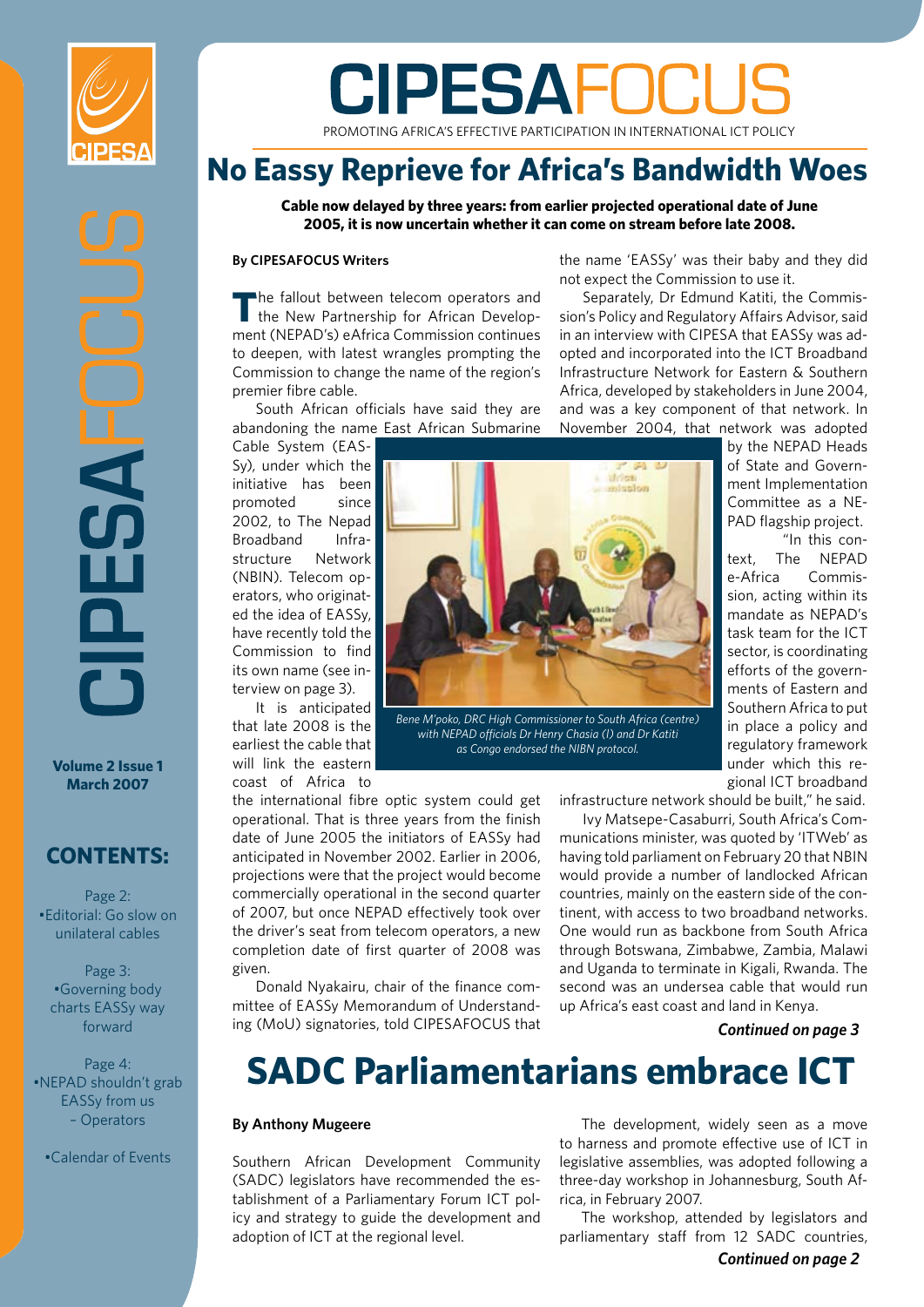#### **CIPESA**FOCUS

#### **EDITORIAL** Go slow on unilateral cables

The debate about alleviating Africa's extensive bandwidth problems has become an endless one, but little is being done in practical terms to arrest this situation. The eastern coast of Africa, which lacks access to the international optic fibre system, continues to pay exorbitantly for bandwidth that is less efficient and less reliable than what fibre would offer. Yet bickering continues among governments and entities that were supposed to implement the landmark East African Submarine Cable System (EASSy).

EASSy promises to help alleviate the region's bandwidth troubles, especially if it is run along Open Access principles that allow as many entities as possible to hook onto its fibre at non-discriminatory prices. As it is, wrangles between South Africa and Kenya, and between telecom operators and the eAfrica Commission of the New Partnership for African Development (NEPAD), threaten to scuttle this dream. So far, these disputes have delayed the start date of the cable's construction. While at the time of its proposition in 2002 it was envisaged that EASSy would be completed in mid 2005, it remains unclear when the cable's groundbreaking will take place and the current finish date of early 2008 appears highly untenable.

Delays in actualising EASSy have spurred different entities to ponder unilateral marine cables. The multistakeholder and multi-country dimensions of EASSy make it a most desirable undertaking; one that provides higher promises for delivering affordable bandwidth in east and southern Africa. The unilateral efforts underway in Kenya and South Africa (and to a lesser extent in Ethiopia) may help alleviate bandwidth problems in those individual countries but they subtract from the vision of connecting African countries to each other and to the rest of the world through affordable and high quality cable.

Africa needs cheap bandwidth and it needs it fast. Self-centered and nationalistic interests should be put aside in pursuit of a regional effort to put in place this fibre. The unilateral cables that are being planned may not only fail to culminate into cheaper bandwidth, they could in fact turn out commercially unviable while at the same time affecting the viability of EASSy. The faster protagonists in this venture put aside their differences and got down to building the cable, the better for the future of African connectivity.

### **IN CIPESAFOCUS next month:**

**•What issues is the Internet Governance Forum (IGF) missing? • World Bank draws a regional infrastructure plan •Kenya and South Africa get Second National Operators, but what will they do for these markets? • Latest efforts to develop regional fibre optic cables**

### **SADC Parliamentarians...**

#### *Continued from page 1*

was aimed to discuss strategies of involving parliaments in building an inclusive information society in the region. The countries were Angola, Botswana, Democratic Republic of Congo, Lesotho, Malawi, Mauritius, Mozambique, Namibia, Swaziland, Tanzania, Zambia, as well as members of the provincial legislatures in South Africa.

Sponsored by the United Nations Economic Commission for Africa (UNECA), the Africa Capacity Building Foundation, SADC Secretariat, South African ICT company GIJIMA AST and the UN Development Programme Regional Services Centre, the workshop was also attended by two MPs from the Ugandan legislature. The

Collaboration on International ICT Policy for East and Southern Africa (CIPE-SA) was one of the facilitators.

In a communiqué issued at the end of the workshop, the legislators emphasised the critical

role of a dedicated structure within parliament to focus on strategising ICT for development to accelerate the attainment of the Millennium Development Goals (MDGs).

"Parliaments can play an important role in the development of national and regional e-strategies in developing appropriate and supportive legislation and securing innovative financial mechanisms. We also note the important role of legislation and enforcement in electronic economic exchange," read the communiqué.

Under the proposed strategy, the effective involvement of parliament in e-strategy processes at national and regional levels will include advocating for the development of national e-strategies, promoting information exchange and organising thematic debate fora with ministries in charge of ICT.

Other programmes will include organising capacity building and awareness raising workshops on different ICT issues and organising study missions in countries with best practices, initiating and enacting adequate legislation in the framework of e-strategies and initiating debates on e-strategy pillars within parliaments.

The strategy also proposes the promotion of e-democracy tools such as e-governance, creation and use of communication tools such as websites linking to other parliaments' websites, and participating in e-parliament initiatives at sub-regional, continental and global levels.

> "Our vision is that of creating an e-parliament t h r o u g h which we can promote partnership for ICT4D activities," said B. H. Lijenda, Chairperson of the Media and Communications Committee of

Malawi's parliament.

**nership for ICT4D activities,"**

> Participants said they would emulate Uganda's initiative to create a fully-fledged ministry of ICT and an independent ICT committee within their parliaments. "Uganda has set the pace and I am returning to ask my government to do the same," remarked a legislator from Botswana, following a presentation of the "Ugandan parliament's experience" by ICT committee chairperson, Edward Baliddawa.

> In two separate presentations, CIPESA highlighted the need for legislation and enforcement of copyright and other intellectual property rights (IPR) laws; as well as commitment to the New Partnership for African Development (NEPAD) Broadband Infrastructure Network Project.

**"Our vision is that of creating an e-parliament through which we can promote part-**

 $\overline{2}$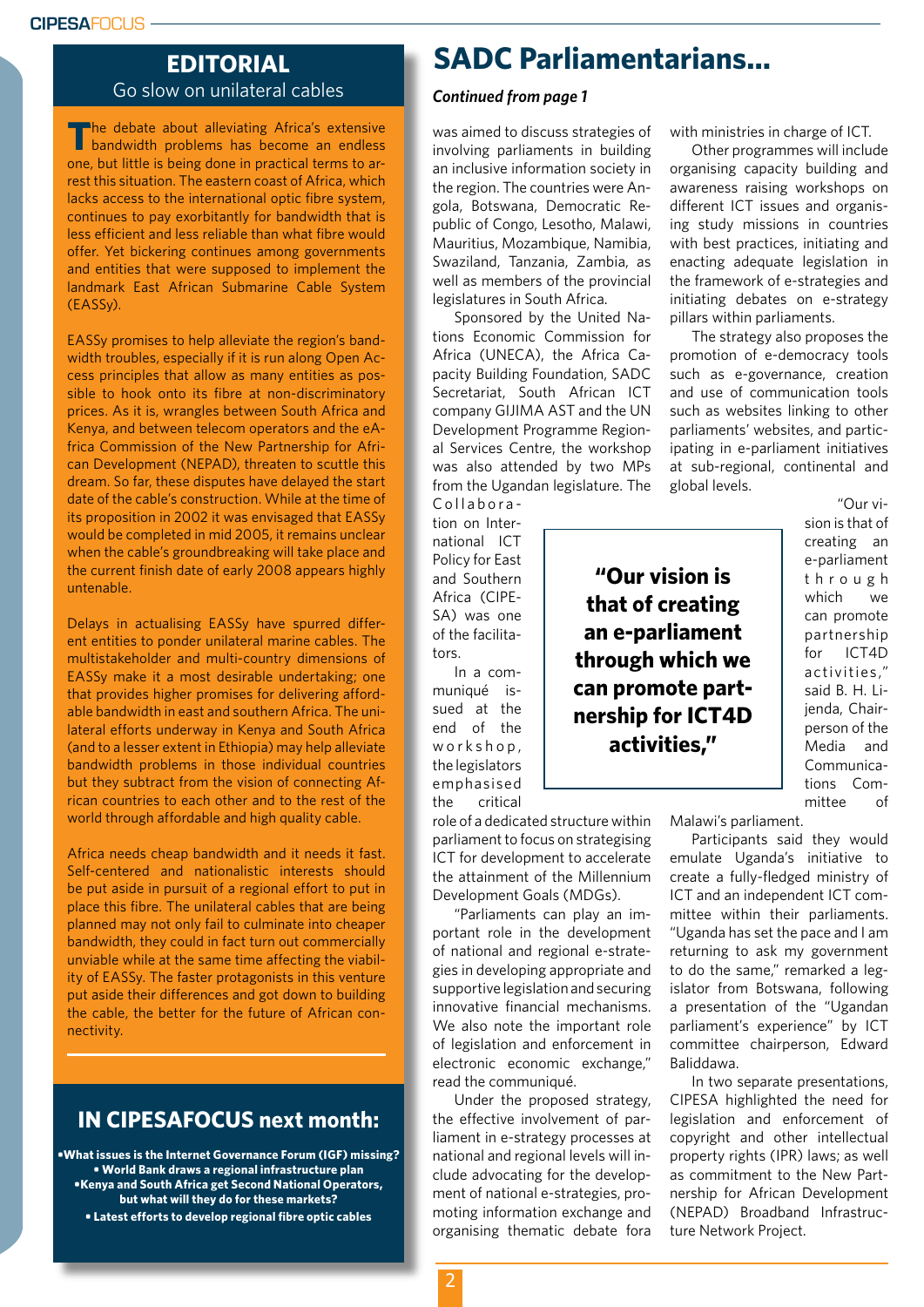# **Governing body charts EASSy way forward**

**T**he Interim Intergovernmental Assembly (I-IGA), the policy body set up to facilitate the realisation of the objectives of the EASSy protocol, met in South Africa on December 15 2006 to fast track the implementation of the NEPAD ICT Broadband Infrastructure Network for the region, of which EASSy is the flagship.

Among issues discussed were the identification of firms to carry out studies to determine the regulated return on investment, draft the shareholders' agreement and nominate shareholding entities for EASSy. "The meeting also decided to re-configure the network while providing allowances for the incorporation of other countries within the region that may opt to become part of the network in future," said Samuel Mikenga, NEPAD eAfrica Commission spokesman.

It was decided that early this year, a meeting of prospective shareholders of the Special Purpose Vehicle (SPV) that will own, develop, operate and maintain the network, be held. The next I-IGA meeting will be held in Harare, Zimbabwe in March 2007. The meeting was attended by representatives from DR Congo, Botswana, Lesotho, Madagascar, Malawi, Mauritius, Rwanda, South Africa, Tanzania, Uganda, Zambia and Zimbabwe. Burundi attended as observer.

After this first meeting, the country representatives adopted the rules of procedure for their meetings, and elected the Interim I-IGA office bearers. Commission officials said 12 countries had signed the protocol and these constituted a contiguous terrestrial network. The ratification process was on going in some countries, and they hoped that enough countries would have ratified the protocol for it to come into force by early 2007. The protocol will come into force once 51 percent of the signatory countries have ratified it.

The NEPAD Broadband ICT infrastructure Network Protocol aims to promote and facilitate the provision of ICT broadband infrastructure to support high quality, high speed and reliable electronic communications in East and southern Africa and with the rest of the world at affordable price for end users based on open access principles.

## **EASSy trudges on amidst new fears**

*Continued from page 1*

It is not clear when construction of EASSy will begin, but for all its many setbacks some progress is being made towards getting it off the ground. More countries have signed the protocol that designates EASSy as an Open Access project run under NEPAD, though continuing misgivings by telecom operators mean it cannot take off yet.

On November 30, Zambia signed the NEPAD ICT Broadband Infrastructure Network Protocol to become the 12th country to endorse the principles under which EASSy is to be built, owned and managed. Peter Daka, the country's Minister of Transport and Communication, signed on behalf of his government.

The Commission said in a statement that the signing by the 12th

country paved the way for fast-tracking the implementation of the Network under which the 9,900 km long EASSy cable would be built from Mtunzini in South Africa to Port Sudan in Sudan. It added that the network was scheduled to be operational in 2008 and would cost about \$300 million.

"We now have a critical mass of countries that have signed the protocol, and a contiguous territory to enable us start the planning of the construction of the NEPAD Broadband ICT Network, including the EASSy cable," said Dr Henry Chasia, head of the NEPAD e-Africa Commission.

But amidst this optimism, on January 10, 'The Monitor' newspaper quoted an official of Uganda Telecom, one of the pioneer promoters of EASSy, as saying that "the e-Africa Commission's



*Kenya's Communications Minister Mutahi Kagwe*

hijacking of the cable was unfair and opportunistic and its actions were being totally disregarded."

Donald Nyakairu, Uganda Telecom's legal counsel said: "While the Commission is busy making everybody believe that they're in charge of the project, for us we are advancing pretty fast and real construction is starting soon." He said if the Commission wanted to construct a parallel cable, then it must find its own name and stop encroaching on EASSy, which he called the intellectual property of the consortium.

It is apparently in reaction to such sentiments that the Commission decided on a name change. The implications on which countries and entities sign on to NBIN, and when it gets off the ground, are not clear. Also worth pondering is whether NEPAD and the operators will

indeed go ahead to construct two different cables.

EASSy was handed a setback last August when 16 of the 23 supposed member states failed to sign the protocol. These countries had up to November 30 2006 to sign the protocol, though many of them have not done so up to now. The ratification of the protocol is expected to take place around June this year.

The DRC on November 26 became the 11th country to sign the EASSy protocol after Botswana, Lesotho, Madagascar, Malawi, Mauritius, Rwanda, South Africa, Tanzania, Uganda, and Zimbabwe. Botswana and Zimbabwe signed at a ceremony in Cape Town in October, while Mauritius signed in late November.